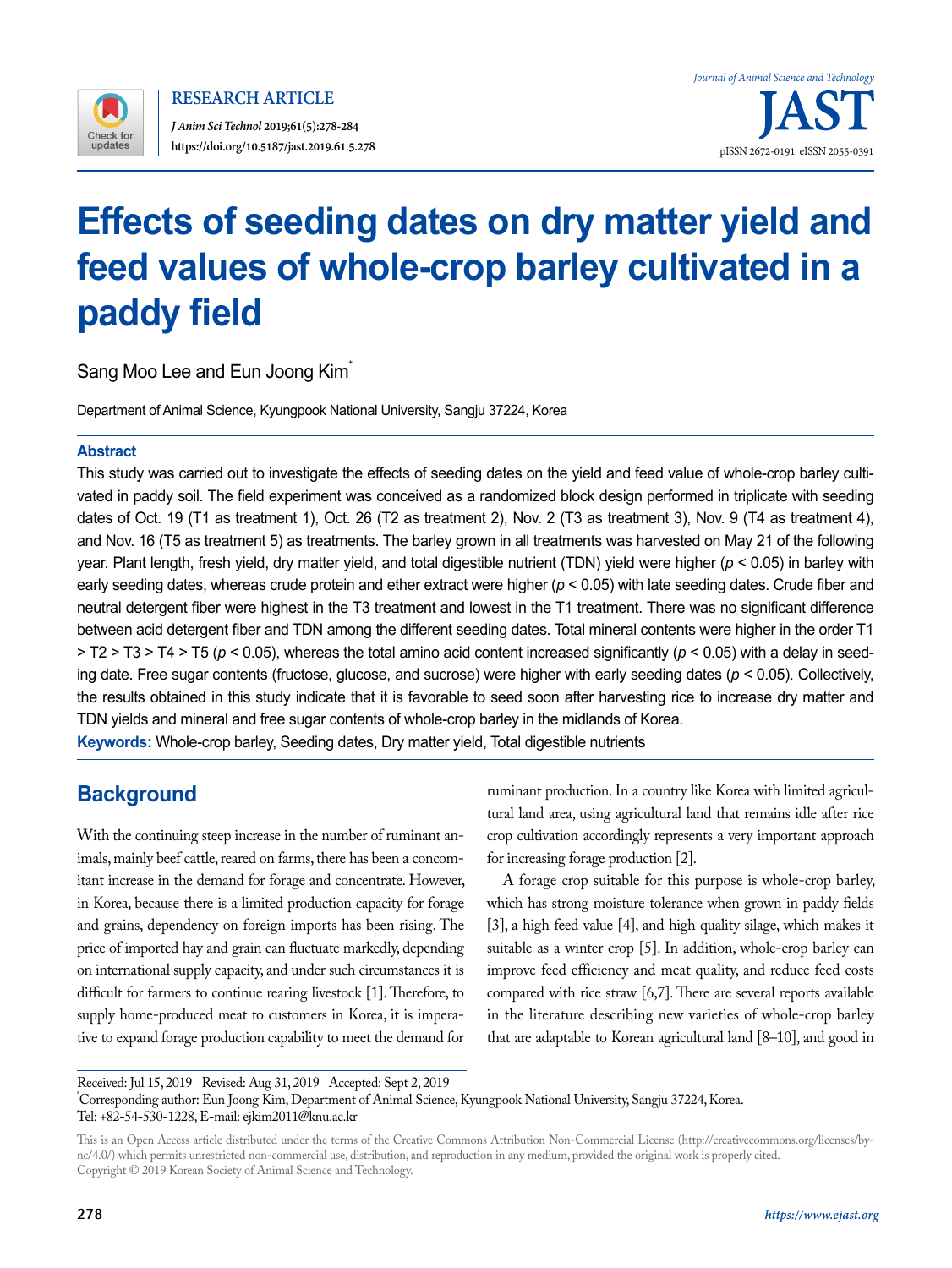terms of dry matter yield and nutritive value [4,7,11], and seeding method and rate [12]. However, to date, there have been no reported studies on the mineral contents, amino acid compositions, and free sugar contents of these varieties. Therefore, this study was conducted to investigate the effects of different seeding dates on the dry matter yield, total digestible nutrients (TDN), and compositions of minerals, amino acids, and free sugars when forage barley was seeded in a paddy field after harvesting a rice crop. The results of this study will provide livestock producers and/or forage makers with fundamental information on appropriate seeding dates for cultivation of winter barley in paddy fields.

# **Materials and Methods**

#### **Experimental design, seeding, and forage yield**

This field experiment was performed from October 19, 2009 to May 21, 2010 in a paddy field in the northwestern region of Gyeongbuk Province (latitude 36.5592, longitude 128.1885), Korea. The field experiment employed a randomized complete block design with five different seeding dates as experimental treatments: Oct. 19 (T1 as treatment 1), Oct. 26 (T2 as treatment 2), Nov. 2 (T3 as treatment 3), Nov. 9 (T4 as treatment 4), and Nov. 16 (T5 as treatment 5). The barley grown in all treatments was harvested on May 21 of the following year. The whole-crop barley cultivar used for the experiment was "Yuyeon," which was developed in Korea [13]. The paddy field used for the field experiment had higher organic matter and nitrogen content and lower phosphate content than a general upland soil, as previously reported by Lee [14]. The application rates of chemical fertilizer were as follows: total nitrogen (200 kg/ha), phosphorus (150 kg/ha), and potassium (150 kg/ha). The chemical fertilizer was applied with 40% nitrogen and potassium used as a basal fertilizer and 60% as added fertilizer, whereas total phosphorus was applied as a basal fertilizer. As a seeding method, the whole-crop barley was broadcasted on the soil at a rate of 180 kg/ha. The experimental plot area was  $3 \text{ m} \times 5 \text{ m} = 15 \text{ m}^2$ . Fresh forage yield was estimated after cutting 5  $m^2$  in each replicate.

#### **Analysis of chemical composition**

The samples were dried for 3 days at 55℃ and used for analysis. The chemical composition of the samples was determined by using the method specified by the Association of Analytical Chemists (AOAC) [15]. Acid detergent fiber (ADF) and neutral detergent fiber (NDF) were analyzed using the methods of AOAC [16] and, the Goering and Van Soest method [17], respectively. The TDN was estimated using the equation of Moore and Undersander [18]: TDN =  $88.9 - (0.79 \times \text{ADF})$ . The mineral composition was analyzed from pre-treated samples using inductively coupled plasma mass spectrometry (Iris Intrepid, Thermo Elemental Co., UK). Analysis of the amino acid profile was performed in the following sequence. To 1 g of accurately weighed pulverized sample in a test tube, 10 mL of 6 N HCl was added. Following a reduction in pressure, the tube was sealed and the sample was then subjected to hydrolysis at 110℃ in a drying oven for 24 h. The pre-treated sample was then filtered through a 0.45-µm membrane filter, and the filtered sample was analyzed using an automatic amino acid analyzer (Biochrom 30, Biochrom Ltd, Cambridge, England). Free sugar was analyzed using the method of Wilson et al. [19]. Briefly, 100 mL of 80% ethanol solution was added to 5 g of sample. The sugar composition was then extracted repetitively for 2 h at 80℃ using the heating mantle in a reflux cooling extraction unit followed by filtering through Whatman No. 5 filter paper. The resulting solution was then analyzed using high-performance liquid chromatography (Waters 2414, Waters Co., USA).

#### **Statistical analysis**

The results were subjected to one-way analysis of variance with seeding date as a main effect. Mean values and standard deviations of the experimental results were obtained using SAS [20]. Duncan's multiple range test was employed to identify differences among the treatments, which were considered significant when *p* < 0.05.

## **Results and Discussion**

#### **Growth characteristics and dry matter yield**

The growth characteristics according to seeding date are shown in Table 1. Plant length varied in the following order T1 > T2 > T3 > T4 > T5 ( $p$  < 0.05). Consistent with the findings of Kim et al. [12], it was shown that the plant length of whole-crop barley became shorter with an increasing delay in seeding date. Stem diameter increased significantly until the grain was formed (i.e., T5 < T4 < T3); however, it decreased with maturation of the grain (T3 > T2 > T1). Fresh and dry matter yields were higher when the seeding date was earlier ( $p < 0.05$ ), and there was a notable trend of rapidly decreasing yield with the progression of November seeding dates (T3, T4, and T5). The results of this study are in line with those reported by Kim et al. [2] and Suh [21], who demonstrated that when cultivating winter crops after rice cultivation, there was a difference in yield according to the seeding date. Kim et al. [2] reported that when seeding date is delayed in autumn, the average temperature drops and average winter survival rates rapidly decrease, resulting in a reduced dry matter yield. In the present study, it was shown that TDN yield was significantly higher (*p* < 0.05) in T1 than in the other treatments, particularly T3, T4, and T5, with late seeding dates being associated with a very low yield ( $p < 0.05$ ). These results are consistent with those reported by Kim et al. [2],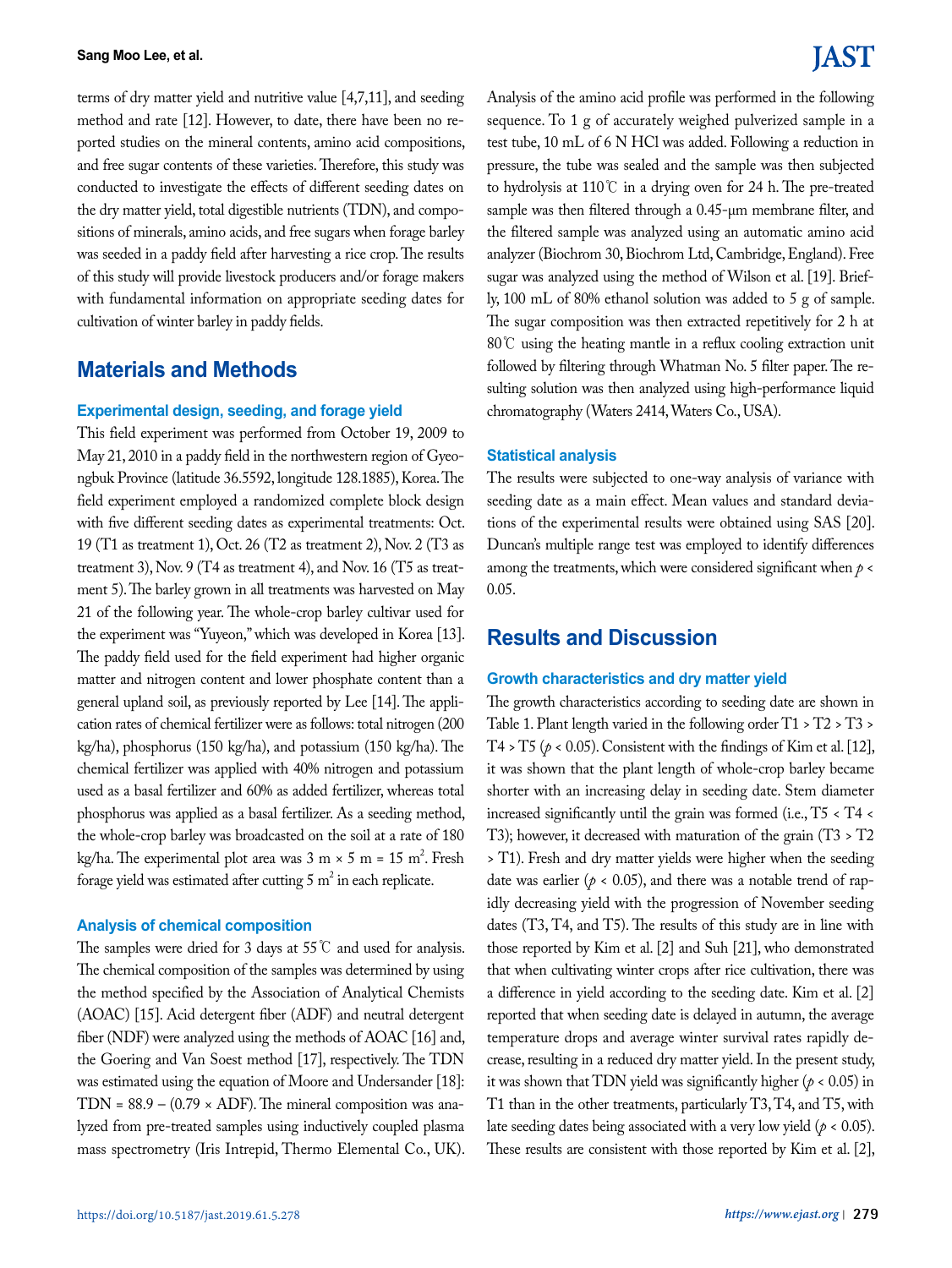| Table 1. Effect of seeding dates on the growth characteristics and yield of whole-crop barley cultivated in a paddy field |  |  |
|---------------------------------------------------------------------------------------------------------------------------|--|--|
|---------------------------------------------------------------------------------------------------------------------------|--|--|

|                          | Treatments <sup>1)</sup>   |                            |                            |                            |                             |
|--------------------------|----------------------------|----------------------------|----------------------------|----------------------------|-----------------------------|
| <b>Items</b>             | <b>T1</b>                  | T <sub>2</sub>             | T3                         | <b>T4</b>                  | T5                          |
| Plant length (cm)        | $101.4 \pm 2.5^{\circ}$    | $96.2 \pm 3.1^{\circ}$     | $94.6 \pm 2.1^{\circ}$     | $87.8 \pm 3.1^{\circ}$     | $80.6 \pm 1.7$ <sup>d</sup> |
| Stem diameter (mm)       | $5.5 \pm 0.2^{bc}$         | $5.9 \pm 0.1^a$            | $6.0 \pm 0.2$ <sup>a</sup> | $5.7 \pm 0.3^{ab}$         | $5.2 \pm 0.2$ <sup>c</sup>  |
| Fresh yield (kg/ha)      | $50,514 \pm 1,112^{\circ}$ | $32,700 \pm 2,321^{\circ}$ | $25,426 \pm 2,807$ °       | $20,792 \pm 1,446^{\circ}$ | $8,729 \pm 1,558^{\circ}$   |
| Dry matter yield (kg/ha) | $9.952 \pm 218^{\circ}$    | $7.390 \pm 524^{\circ}$    | $5.594 \pm 459^{\circ}$    | $4.636 \pm 322^{\circ}$    | $1.947 \pm 347^{\circ}$     |
| TDN yield(kg/ha)         | $5.987 \pm 130^{\circ}$    | $4.399 \pm 312^b$          | $3.328 \pm 273^{\circ}$    | $2.754 \pm 192^{\circ}$    | $1,148 \pm 205^{\circ}$     |

Data are expressed as means + SD.

Means in a row with different superscripts are significantly different (*p* < 0.05).

1)T1, T2, T3, T4, and T5 represent the different seeding dates: October 19, October 26, November 2, November 9, and November 16, respectively.

TDN, total digestible nutrients, yield =  $[88.9 - (0.79 \times \text{acid} \cdot \text{detergent} \cdot \text{fiber} \cdot (*))] \times \text{dry} \cdot \text{matter}$  yield/ha.

who showed that TDN and dry matter yield increased with earlier seeding dates in winter crops. Therefore, to increase the yield of whole-crop barley in the Korean midlands after rice cultivation, it is favorable to seed soon after the rice has been harvested.

#### **Chemical composition**

The chemical composition of whole-crop barley according to seeding date is presented in Table 2. The crude protein and ether extract contents of whole-crop barley decreased significantly with an earlier seeding date ( $p < 0.05$ ), whereas crude ash content increased with an earlier seeding date (*p* < 0.05). NDF increased until the time of grain formation time; however, it decreased during the grain maturity stage ( $p < 0.05$ ). This is presumably because as the cultivation period increases, maturity stages develop, the leaf ratio of the plant decreases, and stems harden [2,22]. There was no significant difference between the ADF and TDN content in relation to seeding date. The chemical compositions of forage crops differ significantly, depending on cutting time [23], maturity stage [24], variety [2], seeding date [2], and manure conditions [25]. In

the present study, feed value appeared to be high in the late seeding groups (T4 and T5); however, as shown in Table 4, when the seeding date is late, there is a significant decrease in yield. Therefore, seeding dates should be determined by taking into consideration the requisite dry matter yield and nutritional value.

#### **Mineral contents**

The mineral contents of whole-crop barley according to seeding date is presented in Table 3. Irrespective of seeding date, the mineral contents of whole-crop barley were higher in the order K > Ca > Na > Mg. A similar trend has been reported by Lee [25] and Lee [14]. The Ca, K, and Na contents were highest in T1 ( $p < 0.05$ ), whereas Fe content was highest in T2 and P content was highest in T4 ( $p < 0.05$ ). Total mineral content was highest for seeding date T1 (*p* < 0.05) at 31,308 mg/kg and lowest for T5 (*p* < 0.05) at 15,978 mg/kg. These values are lower than those reported by Kim and Lee [1], who determined mineral contents of between 39,027 and 51,914 mg/kg for whole-crop barley varieties. Generally, it is known that mineral content is affected by a range of conditions,

| <b>Items</b>  | Treatments <sup>1</sup>      |                        |                        |                        |                        |
|---------------|------------------------------|------------------------|------------------------|------------------------|------------------------|
|               | T <sub>1</sub>               | T <sub>2</sub>         | T <sub>3</sub>         | <b>T4</b>              | T5                     |
| Crude protein | $12.2 \pm 0.2$ °             | $12.7 \pm 0.1$ °       | $13.5 \pm 0.1^{\circ}$ | $13.8 \pm 0.2^b$       | $15.4 \pm 0.6^{\circ}$ |
| Ether extract | $1.8 \pm 0.1^{\circ}$        | $1.9 \pm 0.1^{\circ}$  | $1.9 \pm 0.0^{\circ}$  | $2.1 \pm 0.0^a$        | $2.1 \pm 0.1^a$        |
| Crude ash     | $9.7 \pm 0.1^a$              | $9.1 \pm 0.1^b$        | $8.9 \pm 0.1^{bc}$     | $9.0 \pm 0.1^{bc}$     | $8.8 \pm 0.1$ °        |
| Crude fiber   | $28.5 \pm 0.4^b$             | $30.9 \pm 0.2^{\circ}$ | $31.1 \pm 0.7^{\circ}$ | $30.5 \pm 0.3^{\circ}$ | $30.9 \pm 1.3^a$       |
| <b>NDF</b>    | $58.6 \pm 0.3^b$             | $59.9 \pm 0.2^{\circ}$ | $61.8 \pm 0.5^{\circ}$ | $60.5 \pm 0.7^{\circ}$ | $60.2 \pm 0.7^{\circ}$ |
| <b>ADF</b>    | $36.9 \pm 1.2$ <sup>ns</sup> | $37.5 \pm 0.8$         | $37.2 \pm 2.6$         | $37.3 \pm 1.5$         | $37.7 \pm 0.9$         |
| <b>TDN</b>    | $60.0 \pm 1.0$ <sup>ns</sup> | $59.5 \pm 0.3$         | $59.3 \pm 2.1$         | $59.4 \pm 1.2$         | $59.0 \pm 0.7$         |

**Table 2. Effects of seeding dates on the chemical composition of whole-crop barley cultivated in a paddy field (% of dry matter basis unless otherwise stated)**

Data are expressed as means ± SD.

Means in a row with different superscripts are significantly different (*p* < 0.05).

1)T1, T2, T3, T4, and T5 represent the different seeding dates: October 19, October 26, November 2, November 9, and November 16, respectively.

NDF, neutral detergent fiber; ADF, acid detergent fiber; TDN, total digestible nutrients [88.9 – (0.79 × acid detergent fiber (%))]; ns, not significant.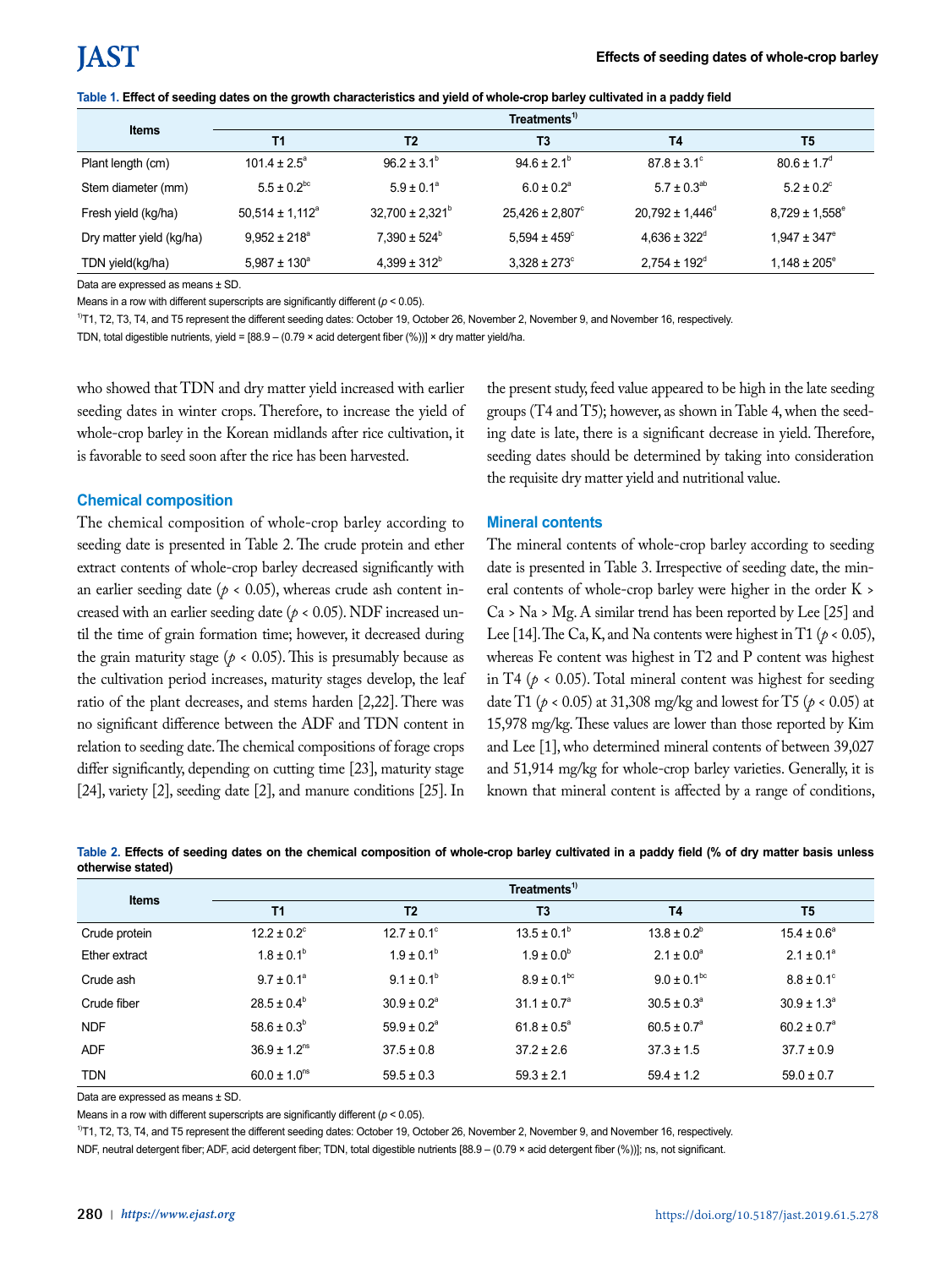| <b>Items</b> | Treatments <sup>1)</sup> |                            |                         |                               |                          |
|--------------|--------------------------|----------------------------|-------------------------|-------------------------------|--------------------------|
|              | <b>T1</b>                | T <sub>2</sub>             | T3                      | <b>T4</b>                     | T5                       |
| Ca           | $10,102 \pm 242^{\circ}$ | $10,722 \pm 360^{\circ}$   | $9,260 \pm 203^{\circ}$ | $5,626 \pm 63^{\circ}$        | $4.992 \pm 180^{\circ}$  |
| Cu           | $4 \pm 0^a$              | $4 \pm 0^a$                | $4 \pm 0^a$             | $3 \pm 0^b$                   | $3 \pm 0^b$              |
| Fe           | $348 \pm 7^{\circ}$      | $427 \pm 25^{\circ}$       | $352 \pm 13^{6}$        | $198 \pm 15^{\circ}$          | $182 \pm 14^{\circ}$     |
| K            | $18,568 \pm 361^{\circ}$ | $15,015 \pm 946^{\circ}$   | $9,461 \pm 1,177$ °     | $9,434 \pm 542^{\circ}$       | $9.561 \pm 621$ °        |
| Mg           | $479 \pm 23^{6}$         | $679 \pm 9^{\circ}$        | $754 \pm 44^{\circ}$    | $526 \pm 32^{b}$              | $374 \pm 71^{\circ}$     |
| Mn           | $26 \pm 1^{6}$           | $29 \pm 2^a$               | $25 \pm 2^{b}$          | $19 \pm 2$ <sup>c</sup>       | $21 \pm 2^{\circ}$       |
| Na           | $1,370 \pm 103^a$        | $822 \pm 21^{b}$           | $747 \pm 21^{b}$        | $459 \pm 7$ °                 | $256 \pm 13^{d}$         |
| Zn           | $18 \pm 3^\circ$         | $23 \pm 2^a$               | $23 \pm 1^{ab}$         | $20 \pm 2^{bc}$               | $18 \pm 1$ °             |
| P            | $392 \pm 38^{\circ}$     | $371 \pm 15^{\circ}$       | $408 \pm 30^{\circ}$    | $648 \pm 21^{\circ}$          | $571 \pm 37^{\circ}$     |
| Total        | $31.308 \pm 501^{\circ}$ | $28,093 \pm 1,206^{\circ}$ | $21,033 \pm 1,028$ °    | $16.934 \pm 501$ <sup>d</sup> | $15.978 \pm 582^{\circ}$ |

**Table 3. Effects of seeding dates on the mineral contents of whole-crop barley cultivated in a paddy field (mg/kg dry matter basis unless otherwise stated)**

Data are expressed as means ± SD.

Means in a row with different superscripts are significantly different (*p* < 0.05).

<sup>1)</sup>T1, T2, T3, T4, and T5 represent the different seeding dates: October 19, October 26, November 2, November 9 and November 16, respectively.

including those of weather, soil, and fertilization [26–28].

Interestingly, information on the mineral contents of wholecrop barley cultivars and other domestically produced forages (i.e., fresh or conserved Italian ryegrass) that have been developed in Korea is extremely limited in the literature, and consequently it is difficult to compare our results with published data. There may be several reasons for the lack of information regarding mineral contents. Firstly, this is presumably attributable to the difficulty in performing the analytical procedures necessary to assess individual mineral contents, as they are expensive and laborious compared with those of the simple proximate analyses commonly performed in feed analytical laboratories [29]. Secondly, the quantity of domestically produced fresh or conserved forages as a forage source to supply nutrients to ruminants has traditionally been limited, and therefore the mineral contents of these forages have seldom been considered as a significant ingredient when formulating diets for ruminants. However, this latter possibility may no longer pertain because forage production within Korea has been encouraged by the central government, and production has been steeply increasing over the last few years [2]. Therefore, for farmers and feed formulators, as well as for consultants, information such as the mineral contents of domestically produced feed resources will become immensely important.

#### **Amino acids profile**

The amino acid compositions of whole-crop barley according to seeding date are presented in Table 4. In terms of essential amino acids, there was no difference among treatments. The total essential amino acid content showed a trend of T4 > T3 > T5 > T2 > T1, although no significant difference was noted. For non-essential amino acids, all treatment groups had high glutamic acid, proline, and

aspartic acid contents. The non-essential amino acid content trend was  $T5 > T4 > T3 > T2 > T1$  ( $p < 0.05$ ). The range of total amino acids by seeding date was from 7,066 to 7,747 mg/100 g. These values are higher than those (5,971–6,499 mg/100 g) reported by Kim and Lee [1]. The total amino acid content was highest in T5 and lowest in T1. Such differences in the levels of total amino acids are considered to be attributable to differences in crude protein content, as shown in Table 2. Similar to mineral contents, information on total and individual amino acids, including essential amino acids, is rare for home-grown forages in Korea. This is of particular concern in the dairy sector, in which the concept of rumen degradable and rumen undegradable protein is adopted to formulate diets for high-producing dairy cows in Korea. Thus, considerable information on amino acid profiles is required for domestically produced forages. In this regard, our laboratory has previously reported on the amino acid profiles of corn silage [30] and sorghum × sudangrass hybrids [31].

#### **Free sugar contents**

The free sugar contents in whole-crop barley were in the order sucrose > glucose > fructose (Table 5). In terms of individual sugar contents, T1 had the highest content and T5 had the lowest when expressed per 100 g dry matter basis ( $p < 0.05$ ). Although the free sugar content is high at the early stage of grain maturation, it decreases as the grain matures [32]. The highest free sugar content of T5 appeared to be related to the stage of maturity (harvest of the milk stage). Generally, the free sugar content of forage crops is a very important ingredient because it affects silage fermentation [25,28]. In particular, a higher free sugar content is associated with a decreased rate of butyric acid and ammonia-N production and increased lactic acid yield, through enhancement of the rate of mi-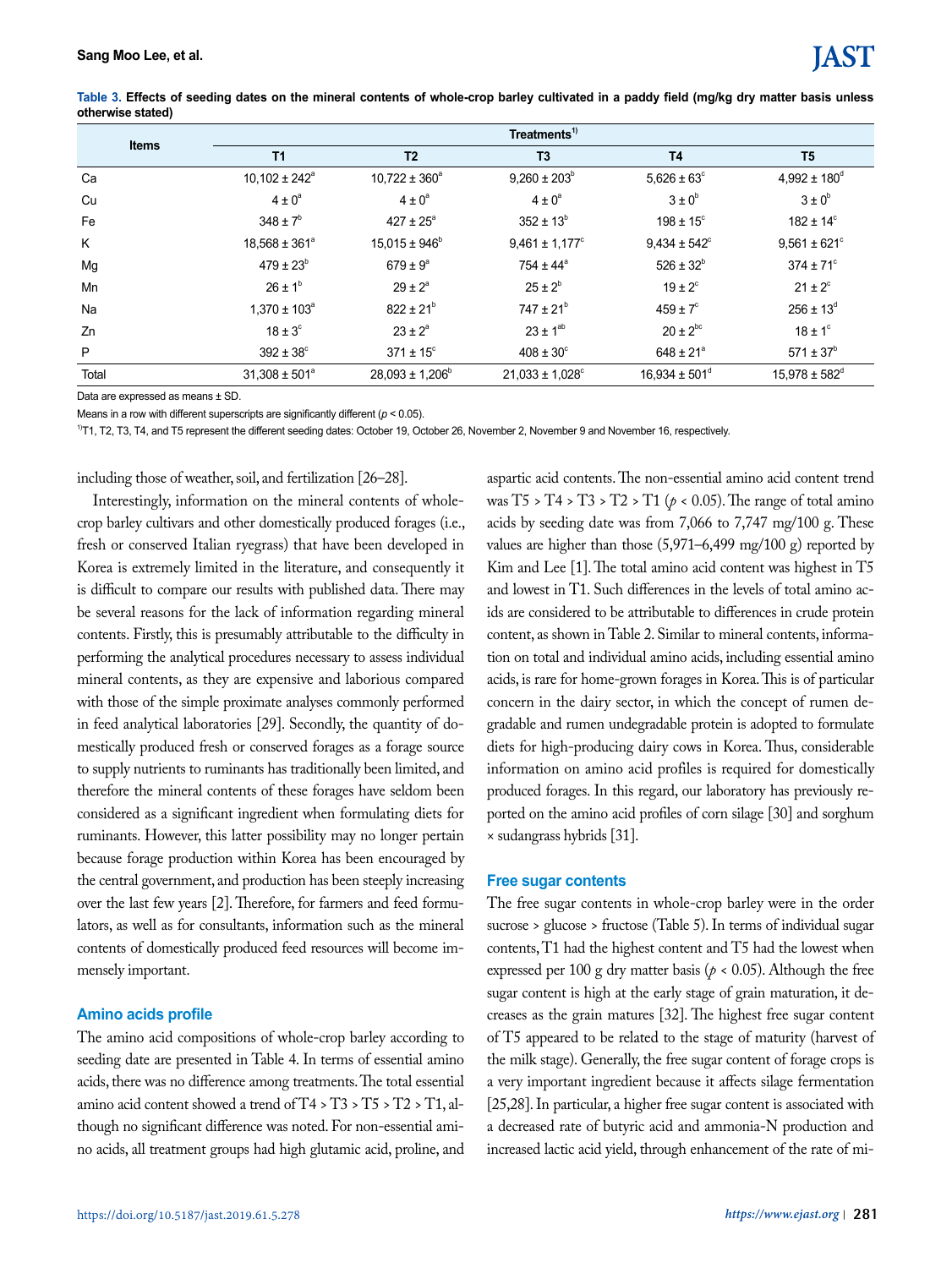**Table 4. Effects of seeding dates on the amino acid profile of whole-crop barley cultivated in a paddy field (mg/100 g dry matter basis unless otherwise stated)**

| <b>Items</b>      | Treatments <sup>1</sup>      |                        |                        |                        |                         |  |
|-------------------|------------------------------|------------------------|------------------------|------------------------|-------------------------|--|
|                   | T1<br>T <sub>2</sub>         |                        | T <sub>3</sub>         | <b>T4</b>              | T <sub>5</sub>          |  |
| Threonine         | $268 \pm 14^{ns}$            | $260 \pm 10$           | $269 \pm 6$            | $272 \pm 2$            | $262 \pm 8$             |  |
| Valine            | $460 \pm 26^{ns}$            | $458 \pm 12$           | $482 \pm 4$            | $504 \pm 43$           | $518 \pm 15$            |  |
| Methionine        | $34 \pm 1^{\text{ns}}$       | $33 \pm 1$             | $35 \pm 3$             | $33 \pm 3$             | $39 \pm 3$              |  |
| Isoleucine        | $298 \pm 15^{ns}$            | $291 \pm 9$            | $312 \pm 5$            | $310 \pm 8$            | $304 \pm 11$            |  |
| Leucine           | $504 \pm 25^{ns}$            | $490 \pm 10$           | $511 \pm 3$            | $508 \pm 3$            | $482 \pm 4$             |  |
| Phenylalanine     | $450 \pm 6^{ns}$             | $478 \pm 12$           | $490 \pm 7$            | $489 \pm 14$           | $476 \pm 30$            |  |
| Histidine         | $218 \pm 2^{ns}$             | $226 \pm 6$            | $238 \pm 2$            | $248 \pm 3$            | $254 \pm 30$            |  |
| Lysine            | $406 \pm 26^{ns}$            | $410 \pm 11$           | $428 \pm 7$            | $428 \pm 8$            | $397 \pm 12$            |  |
| Arginine          | $305 \pm 11^{ns}$            | $307 \pm 5$            | $332 \pm 4$            | $326 \pm 11$           | $331 \pm 20$            |  |
| Sum of EAA        | $2,943 \pm 127^{ns}$         | $2,953 \pm 31$         | $3,097 \pm 23$         | $3,118 \pm 84$         | $3,063 \pm 39$          |  |
| Serine            | $270 \pm 9^{ns}$             | $278 \pm 7$            | $292 \pm 4$            | $296 \pm 24$           | $285 \pm 26$            |  |
| Glutamic acid     | $1,086 \pm 27$ <sup>ns</sup> | $1,055 \pm 53$         | $1,065 \pm 55$         | $1,117 \pm 34$         | $1,076 \pm 21$          |  |
| Proline           | $1,035 \pm 4^{ns}$           | $924 \pm 98$           | $1,138 \pm 29$         | $1,148 \pm 7$          | $1,140 \pm 41$          |  |
| Glycine           | $299 \pm 10^{ns}$            | $293 \pm 8$            | $306 \pm 6$            | $304 \pm 4$            | $289 \pm 11$            |  |
| Alanine           | $339 \pm 31^{ns}$            | $406 \pm 16$           | $425 \pm 6$            | $423 \pm 6$            | $408 \pm 5$             |  |
| Tyrosine          | $97 \pm 7$ <sup>ns</sup>     | $94 \pm 2$             | $102 \pm 1$            | $101 \pm 1$            | $107 \pm 5$             |  |
| Aspartic acid     | $997 \pm 34^{ns}$            | $1,115 \pm 48$         | $1,177 \pm 6$          | $1,171 \pm 61$         | $1,381 \pm 24$          |  |
| Sum of NEAA       | $4,123 \pm 101^{\circ}$      | $4,315 \pm 41^{\circ}$ | $4,505 \pm 13^a$       | $4,560 \pm 52^{\circ}$ | $4,686 \pm 96^{\circ}$  |  |
| Total amino acids | $7,066 \pm 26^b$             | $7,268 \pm 11^b$       | $7,602 \pm 27^{\circ}$ | $7,678 \pm 136^a$      | $7,747 \pm 135^{\circ}$ |  |

Data are expressed as means ± SD.

Means in a row with different superscripts are significantly different (*p* < 0.05).

1)T1, T2, T3, T4, and T5 represent the different seeding dates: October 19, October 26, November 2, November 9, and November 16, respectively.

ns, not significant; EAA, essential amino acids; NEAA, non-essential amino acids.

| Table 5. Effects of seeding dates on the free sugar contents of whole-crop barley cultivated in a paddy field (mg/100 g dry matter unless |  |  |  |
|-------------------------------------------------------------------------------------------------------------------------------------------|--|--|--|
| otherwise stated)                                                                                                                         |  |  |  |

|              |                           |                         | Treatments <sup>1)</sup> |                        |                             |
|--------------|---------------------------|-------------------------|--------------------------|------------------------|-----------------------------|
| <b>Items</b> | Τ1                        | T2                      | T3                       | Τ4                     | T5                          |
| Fructose     | $913 + 77^{\circ}$        | $907 \pm 64^{\circ}$    | $572 \pm 25^{\circ}$     | $284 \pm 11^{\circ}$   | $209 \pm 15^{\circ}$        |
| Glucose      | $1.498\pm62^{\mathrm{a}}$ | $1.488 \pm 72^{\circ}$  | $1,371 \pm 19^b$         | $1.208 \pm 24^{\circ}$ | $1,262 \pm 45^{\circ}$      |
| Sucrose      | $1.878 \pm 66^a$          | $1.713 \pm 44^b$        | $1.685 \pm 59^{\circ}$   | $1.508 \pm 67^{\circ}$ | $1.304 \pm 21$ <sup>d</sup> |
| Total        | $4.289 \pm 202^{\circ}$   | $4.108 \pm 179^{\circ}$ | $3.628 \pm 59^{\circ}$   | $3.000 \pm 53^{\circ}$ | $2.775 \pm 42^{\circ}$      |

Data are expressed as means ± SD.

Means in a row with different superscripts are significantly different (*p* < 0.05).

1)T1, T2, T3, T4, and T5 represent the different seeding dates: October 19, October 26, November 2, November 9, and November 16, respectively.

crobial fermentation. It has also reported that a high sugar content maintains pH at a low level, thereby promoting the rapid stabilization of silage [33].

# **Acknowledgements**

Not applicable.

### **Competing interests**

No potential conflict of interest relevant to this article was reported.

#### **Funding sources**

Not applicable.

### **Availability of data and material**

Upon reasonable request, the datasets of this study can be available from the corresponding author.

### **Authors' contributions**

Conceptualization: Lee SM.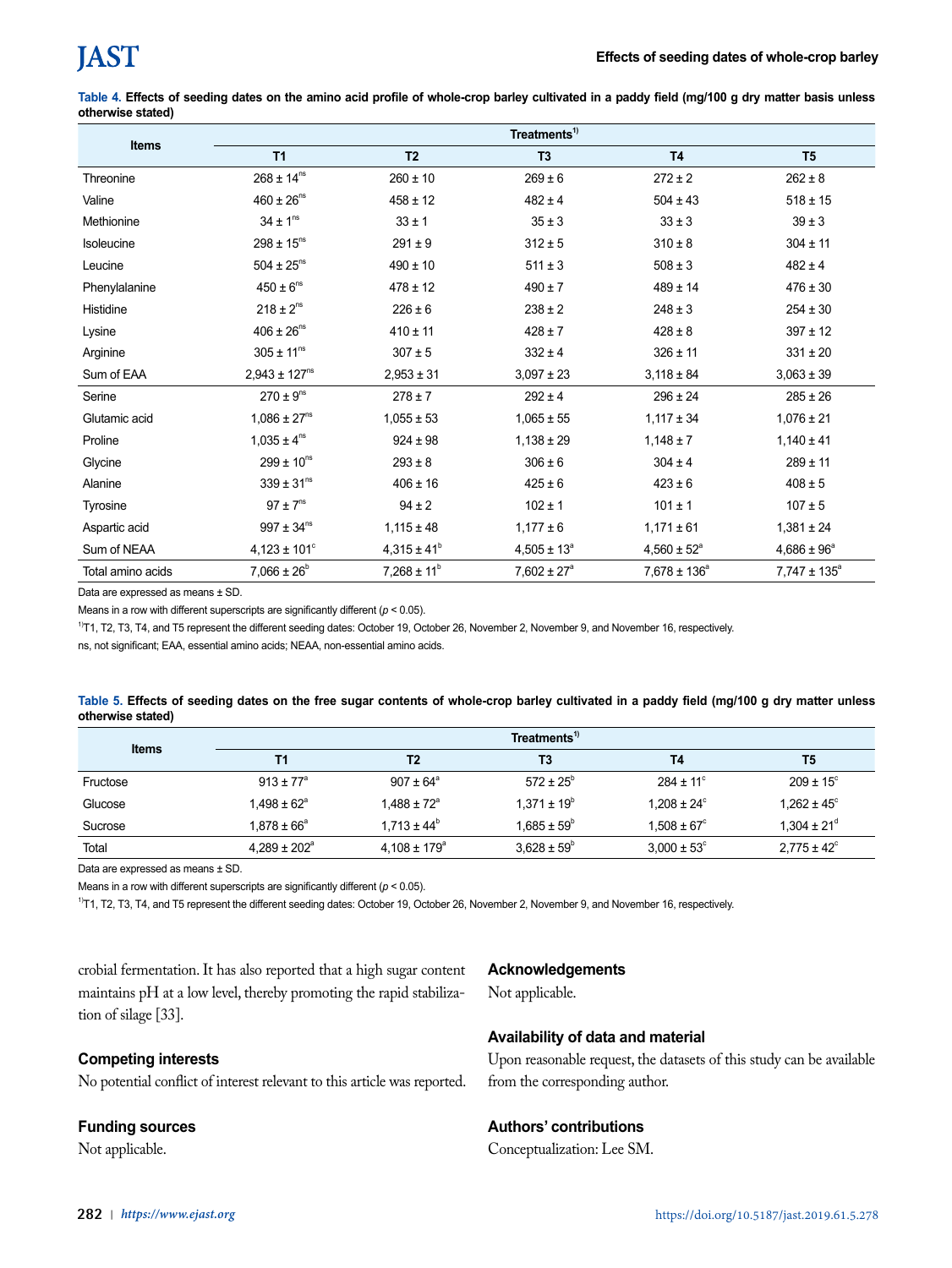Data curation: Lee SM. Formal analysis: Lee SM. Methodology: Lee SM. Investigation: Lee SM, Kim EJ. Writing - original draft: Lee SM, Kim EJ. Writing - review & editing: Lee SM, Kim EJ.

### **Ethics approval and consent to participate**

This article does not require IRB/IACUC approval because there are no human and animal participants.

## **ORCID**

Sang Moo Lee https://orcid.org/0000-0003-2510-2591 Eun Joong Kim https://orcid.org/0000-0002-5962-6994

# **References**

- 1. Lee SM, Kim EJ. Study on nutritive values of whole crop barley varieties grown in a paddy field. J Korean Soc Grassl Forage Sci. 2013;33:30-8.
- 2. Kim MJ, Choi KJ, Kim JG, Seo S, Yoon SH, Lim YC, et al. Effect of varieties and seeding date on over winter and dry matter yield of Italian ryegrass in paddy field. J Korean Soc Grassl Forage Sci. 2009;29:321-8.
- 3. Park TI, Han OK, Seo JH, Choi JS, Park KH, Kim JG. New barley cultivars with improved morphological characteristics for whole crop forage in Korea. J Korean Soc Grassl Forage Sci. 2008;28:193-202.
- 4. Yun SK, Park TI, Seo JH, Kim KH, Song TH, Park KH, et al. Effect of harvest time and cultivars on forage yield and quality of whole crop barley. J Korean Grassl Forage Sci. 2009;29:121-8.
- 5. Choi SH, Hwangbo S, Kim SW, Kim WH, Jo IH. Effects of feeding level of concentrate on the digestible nutrient intake, using efficiency of nutrients and nitrogen retention of Korean black goat fed whole crop barley silage. J Korean Grassl Forage Sci. 2010;30:59-66.
- 6. Seo S, Kim WH, Kim JG, Choi GJ, Kim KY, Cho WM, et al. Effect of whole crop barley silage feeding on the growth performance, feed requirement and meat quality of Hanwoo steers. J Korean Grassl Forage Sci. 2010;30:257-66.
- 7. Kim HY, Chu GM, Kim SC, Ha JH, Kim JH, Lee SD, et al. The nutritive value of grains from barley cultivars (Wooho, Youngyang, Yuyeon). J Agric Life Sci. 2012;46:69-78.
- 8. Kim WH, Seo S, Chung ES, Shin DE, Park TI, Koh JM, et al. Selection of promising barley cultivar for silage. 1. Growth characteristics and fresh matter yield. J Korean Grassl Sci. 2002;22:201-8.
- 9. Kim WH, Seo S, Yoon SH, Kim KY, Cho YM, Park TI, et

al. Selection of promising barley cultivar for silage 2. Nutrient value and total digestible nutrient yield. J Korean Grassl Sci. 2003;23:283-8.

- 10. Kim WH, Seo S, Lim YC, Shine JS, Sung BR, Ji HC, et al. Selection of promising barley cultivar for silage at paddy field of Honam region. J Korean Grassl Forage Sci. 2007;27:161-6.
- 11. Song TH, Han OK, Yun SK, Park TI, Seo JH, Kim KH, et al. Changes in quantity and quality of winter cereal crops for forage at different growing stages. J Korean Grassl Forage Sci. 2009;29:129-36.
- 12. Kim WH, Seo S, Shin JS, Lim YC, Kim KY, Jung MW, et al. Effect of seeding date and rate on the agronomic characteristics and yield of forage barley. J Korean Grassl Sci. 2006;26:155-8.
- 13. Choi JS, Kim JG, Baek SB, Park KH, Kwon YU, Park HH, et al. A ruminant-palatable hood type barley cultivar "Yuyeon" or whole-crop-forage use. Korean J Breed Sci. 2007;39:242-3.
- 14. Lee SM. Effects of seeding dates on yield and feed value of Italian ryegrass in paddy field cultivation. J Korean Soc Grassl Forage Sci. 2013;33:185-92.
- 15. AOAC. Official methods of analysis. 16th ed. Washington, DC: Association of Analytical Chemist; 1995.
- 16. AOAC. Official methods of analysis Proximate analysis and calculations acid detergent fiber (ADF) - item 1. Reference data: Method 973.18 (A–D). 17th ed. Gaithersburg, MD: Association of Analytical Communities; 2006.
- 17. Goering HK, Van Soest PJ. Forage fiber analysis, agriculture handbook no. 379. Washington, DC: U.S. Department of Agriculture; 1970.
- 18. Moore JE, Undersander DJ. Relative forage quality: An alternative to relative feed value and quality index. In: Proceedings 13th Annual Florida Ruminant Nutrition Symposium; 2002; Gainesville, FL. p.16-32.
- 19. Wilson AM, Work TM, Bushway AA, Bushway RJ. HPLC determination of fructose, glucose, and sucrose in potatoes. J Food Sci. 1981;46:300-1.
- 20. SAS Institute Inc. What's new in SAS® 9.3. Cary, NC: SAS Institute Inc.; 2012.
- 21. Suh HS. Comparison of several agronomic characteristics as affected by seeding dates. Korean J Crop Sci. 1981;26:298- 303.
- 22. Kim MJ, Choi GJ, Yook WB, Lim YC, Yoon SH, Kim JG, et al. Effects of seeding method on the winter survival, dry matter yield and nutrient value of Italian ryegrass in paddy field. J Korean Grassl Forage Sci. 2007;27:269-74.
- 23. Hwang KJ, Ko SB, Park HS, Park NG, Ko MS, Jeong HY, et al. Effects of the cutting time on forage yield and quality in Italian ryegrass (*Lolium multiflorum* Lam.) and oat (*Avena*